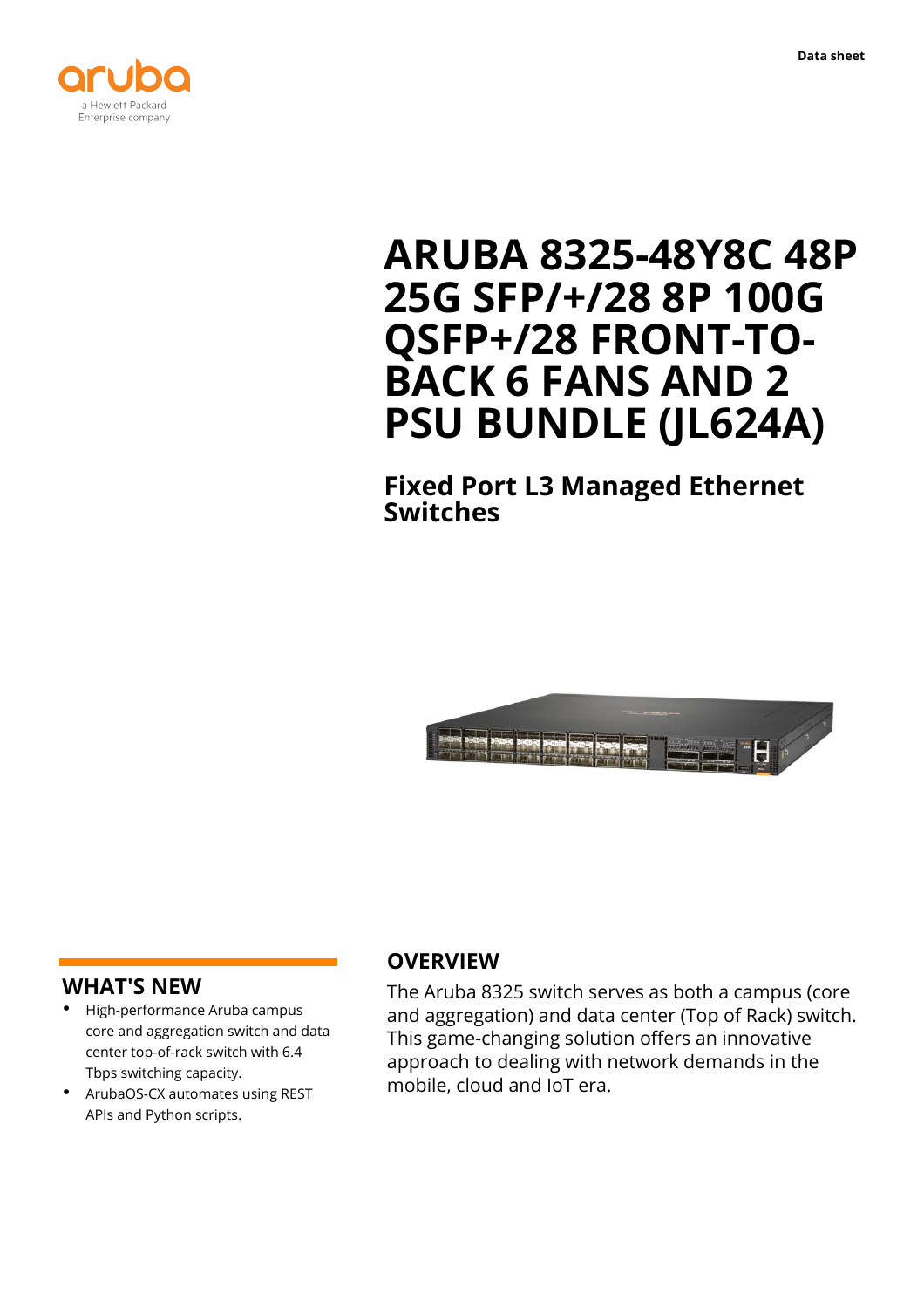- **·** Monitor and troubleshoot with Aruba Network Analytics Engine.
- **·** High availability, virtualization and simplicity with redundant power supplies and fans and Aruba VSX.
- **·** Compact 1U switches with 1GbE, 10GbE, 25GbE, 40GbE, and 100GbE connectivity. Advanced Layer 2/3 feature set includes BGP, OSPF, VRF, VXLAN, and IPv6.
- **·** New Aruba Data Center Networking Solution SKUs (R9FXXX) for HPE integrated and mixed use HPE compute, storage and Aruba networking configuration and deployments.

The Aruba 8325 is based on ArubaOS-CX, a modern software system that automates and simplifies critical and complex network tasks, delivers enhanced fault tolerance and facilitates zero-service disruption during planned or unplanned control-plane events.

The key innovations in ArubaOS-CX are its microservices style modular architecture, REST APIs, Python scripting capabilities and the Aruba Network Analytics Engine. The Aruba 8325 Switch Series provides line rate 1GbE, 10GbE, 25GbE, and 40GbE in a compact 1U form factor.

# **FEATURES**

### **Game-changing Business Agility**

The Aruba 8325 Switch Series is a campus core and aggregation switch and data center Top of Rack solution with an innovative and powerful approach to dealing with the cross-domain demands of the mobile, cloud, and IoT era.

Fully programmable with ArubaOS-CX, it brings automation and visibility and helps troubleshoot via simple scripting.

Aruba Network Analytics Engine provides the ability to monitor and troubleshoot the network, system, application and security related issues easily, through simple python agents and REST APIs.

Offers high-speed fully distributed architecture with 6.4Tbps of switching capacity.

Provides robust security and QoS with advanced Layer 2 and Layer 3 features including support for BGP, OSPF, VRF and VXLAN.

### **Modern Software System Simplifies and Automates**

The Aruba 8325 Switch Series is based on the new ArubaOS-CX, a modern software system that automates and simplifies many critical and complex network tasks.

The built-in time series database enables customers and developers to develop software modules for historical troubleshooting, as well as analysis of historical trends, to predict and avoid future problems due to scale, security, and performance bottlenecks.

It includes stability, independent monitoring and restart of individual software modules, and enhanced software process serviceability functions. It also allows individual software modules to be upgraded for higher availability.

### **High Performance and High Availability**

The Aruba 8325 Switch Series includes a high-speed, fully distributed architecture and provides up to 6.4Tbps switching capacity to meet the demands and bandwidth-intensive applications today and in the future.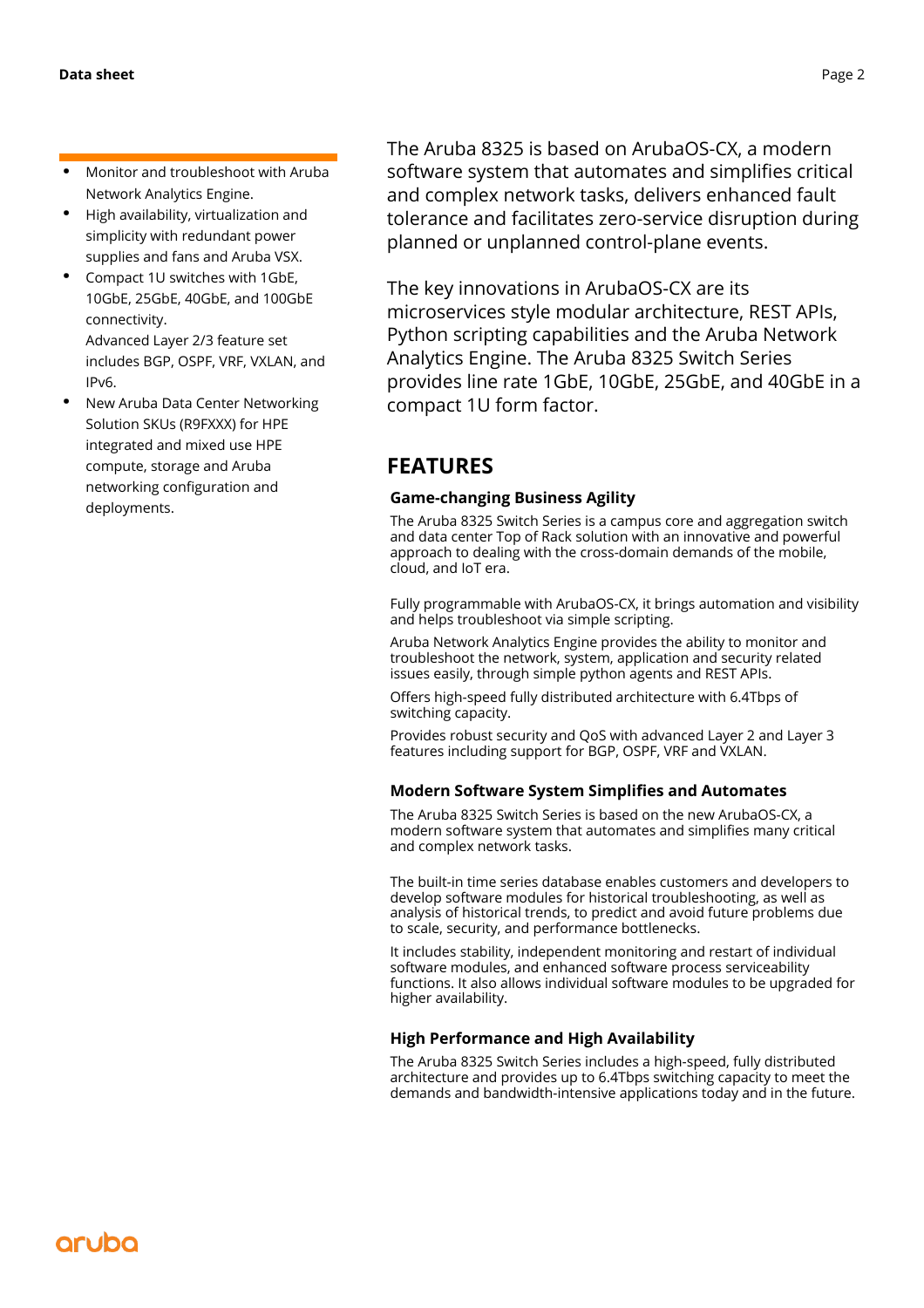Aruba's high-availability technology is Aruba VSX which has been designed from ground up to deliver continuous availability, virtualization and simplicity requirements. Redundant and hotswappable power supplies and fans provide additional resiliency.

The compact 1U switch delivers line rate 1GbE, 10GbE, 25GbE, 40GbE, and 100GbE with very low latency. Optimize for your deployment with models that provide 48 ports of 1/10/25 GbE + 8 ports of 40/100GbE or 32 ports of 40/100GbE.

#### **New Aruba Data Center Networking Solution SKUs for HPE**

Hewlett Packard Enterprise and Aruba offer customers highly differentiated pre-engineered IT infrastructure solutions that span a wide variety HPE compute, storage, networking that span virtualization, vSAN, HCI, HPC, MCS, Microsoft, SAP HANA, Vmware, Nutanix application and IaaS service offerings.

Aruba 10/25 and 40/100G CX switches can be deployed as part of these solutions and is often designed into these integrated solutions along with HPE ProLiant DL/DX servers, SimpliVity, Nimble, Synergy, Cray Shasta, Cray ClusterStor, Superdome Flex and HPE GreenLake.

These ready-to-deploy, integrated IT data center solutions help simplify and speed IT service delivery while reducing the time, risk, and expertise needed to deploy complex solutions.

Use these new tracking SKUs (R9FXXX) when Aruba CX switches are included in HPE integrated and mixed compute, storage and networking configuration and deployments.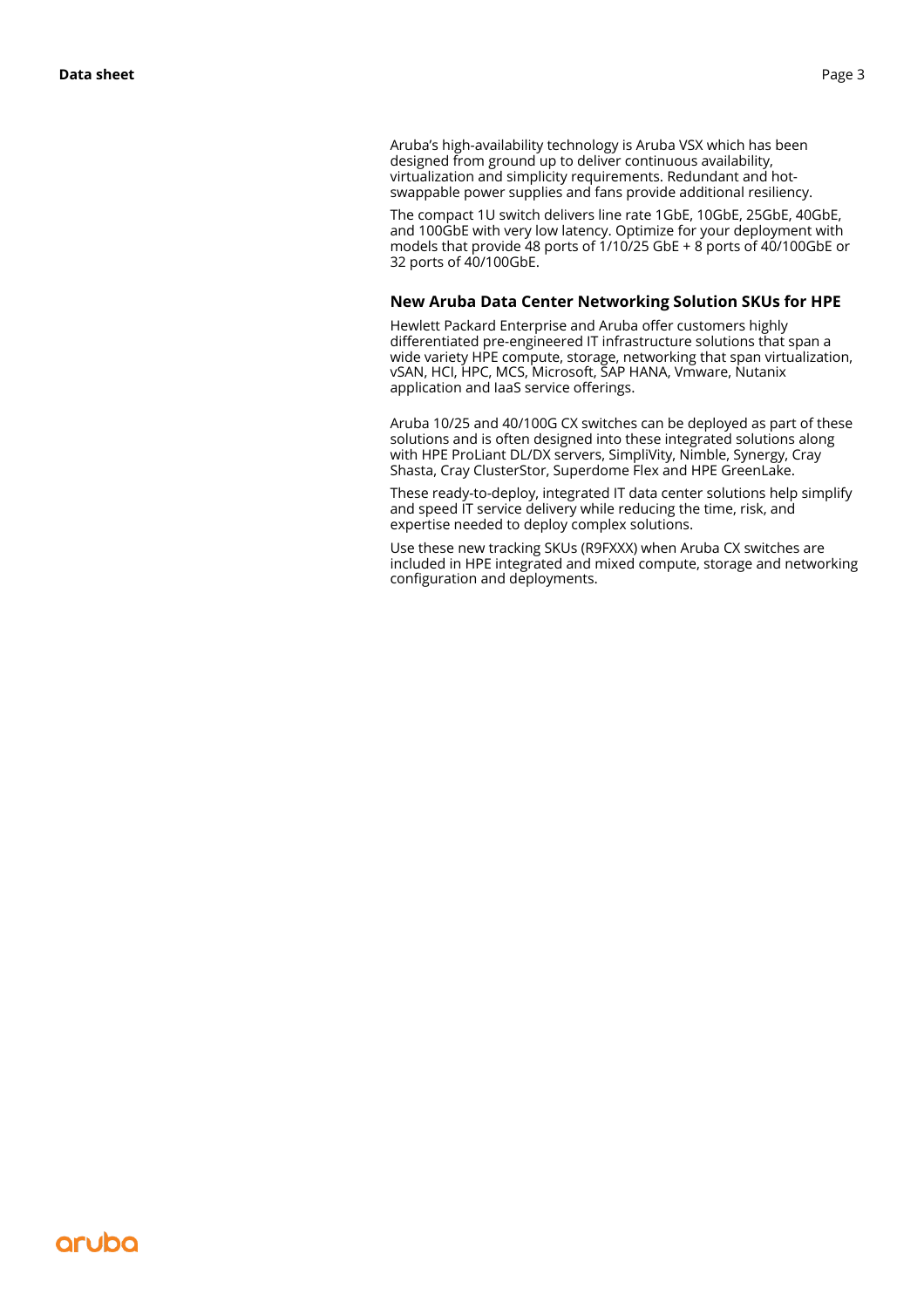### **Technical specifications Aruba 8325-48Y8C 48p 25G SFP/+/28 8p 100G QSFP+/28 Front-to-Back 6 Fans and 2 PSU Bundle**

| <b>Product Number</b>              | JL624A                                                                                                                                                                                                                                  |
|------------------------------------|-----------------------------------------------------------------------------------------------------------------------------------------------------------------------------------------------------------------------------------------|
| <b>Differentiator</b>              | 48-port SFP28 (1/10/25 GbE) and 8-port QSFP28 (40/100 GbE) switch with six front-to-back fans<br>and two front-to-back power supplies.                                                                                                  |
| Ports                              | (48) 25G SFP28 ports and (8) 100G QSFP28 ports                                                                                                                                                                                          |
| <b>Memory and processor</b>        | CPU 2.2GHz<br>Memory, Drive and Flash 16GB RAM, 64GB SSD, 8GB Flash<br>Packet Buffer 32MB                                                                                                                                               |
| <b>Throughput</b>                  | 1,905 Mpps, maximum                                                                                                                                                                                                                     |
| Routing/switching capacity         | 6.4 Tbps, maximum                                                                                                                                                                                                                       |
| Switch fabric speed                | 6.4 Tbps                                                                                                                                                                                                                                |
| <b>Switching capacity</b>          | High-speed fully distributed architecture<br>Provides 6.4Tbps for switching and 2,000 Mpps for forwarding. All switching and routing are<br>wire-speed to meet the demands of bandwidth-intensive applications today and in the future. |
| <b>Stacking capabilities</b>       | These switches serve the needs of the next generation core and aggregation layer, as well as<br>emerging data center<br>requirements at the Top of Rack (ToR) and End of Row (EoR)                                                      |
| <b>Management features</b>         | Industry-standard CLI with hierarchical structure, SNMP v2c/v3, sFlow (RFC 3176), remote<br>monitoring (RMON)                                                                                                                           |
| Power supply name                  | Field-replaceable, hot-swappable, and up to 2 power supplies.                                                                                                                                                                           |
| Input voltage                      | 100-240VAC                                                                                                                                                                                                                              |
| <b>Power Consumption</b>           | Max: 550W                                                                                                                                                                                                                               |
| <b>Product Dimensions (metric)</b> | 43.2 x 438.4 x 535.9 mm                                                                                                                                                                                                                 |
| Weight                             | 10.0 kg                                                                                                                                                                                                                                 |